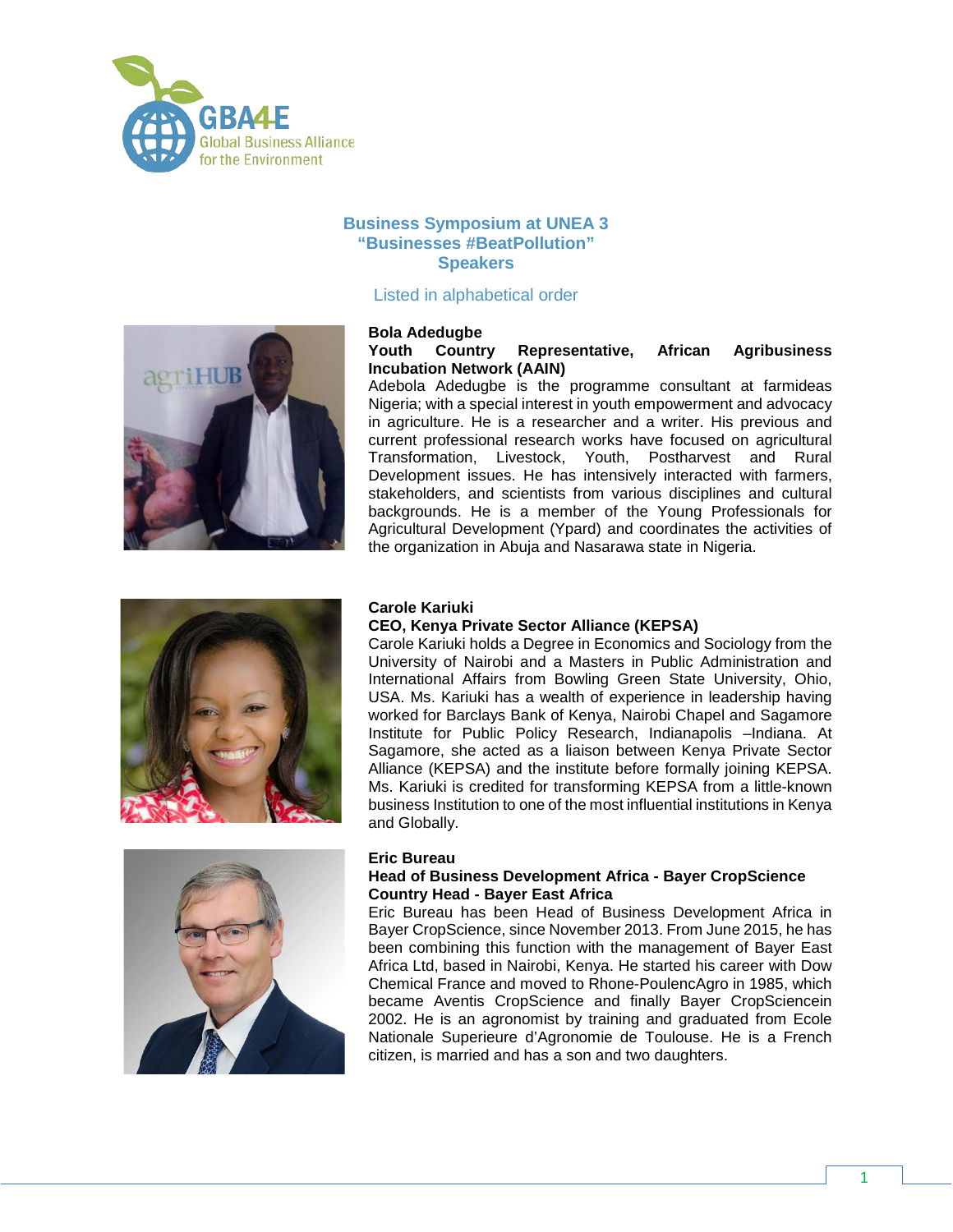



## **Eric Solheim**

### **Executive Director, United Nations Environment Programme**

Erik Solheim became Head of UN Environment in May 2016. Previously, he was chair of the Development Assistance Committee of the Organization for Economic Co-operation and Development, where he emphasized the role of private sector and tax in development finance. From 2005 to 2012, Solheim was Norway's Minister of the Environment and International Development, and also, from 2005 to 2007, Minister of International Development. Solheim was also the main facilitator of the peace process in Sri Lanka from 1998 to 2005, leading to the Oslo Declaration, where parties welcomed a federal state. Solheim has received several awards, including TIME's Hero of the Environment and an honorary doctorate from TERI University in Delhi, India.



#### **João Cesar Meneghel Rando**

## **CEO, InPev, CEO, Campo Limpo Reciclagem e Transformação de Plasticos**

João Rando holds a degree in Agronomy, post-graduation in Pest Control and Rural Administration and Advanced Business Management at INSEAD – France. He has worked for the Agrochemical Industry for 38 years. João Rando also acted as Vice-President for the Board of Directors at ANDEF – Associação Nacional de Defesa Vegetal and as Director at SINDIVEG – Sindicato Nacional da Indústria de Produtos para Defesa Vegetal. Currently he is CEO of inpEV – Instituto Nacional de Processamento de Embalagens Vazias, CEO of Campo Limpo Reciclagem e Transformação de Plasticos S/A and member of the board of Enactus. He is also founder of AJUDÔ, a non-profit organization that works with young people in social vulnerability situations through sport and educational activities.



#### **Juha Suojanen CEO/Founder, EkoRent**

Juha is an entrepreneur that is passionate about doing meaningful things for a better future. Before founding EkoRent and launching their Electric Vehicle transportation services, he worked 15 years in telecommunications industry first with Qualcomm and then with Nokia.He has two international patents related to mobile data, and is a Member of the Board at ITS Finland. In his leisure time, he enjoys travelling, snowshoeing, hiking, and spending time with his 4 grandchildren.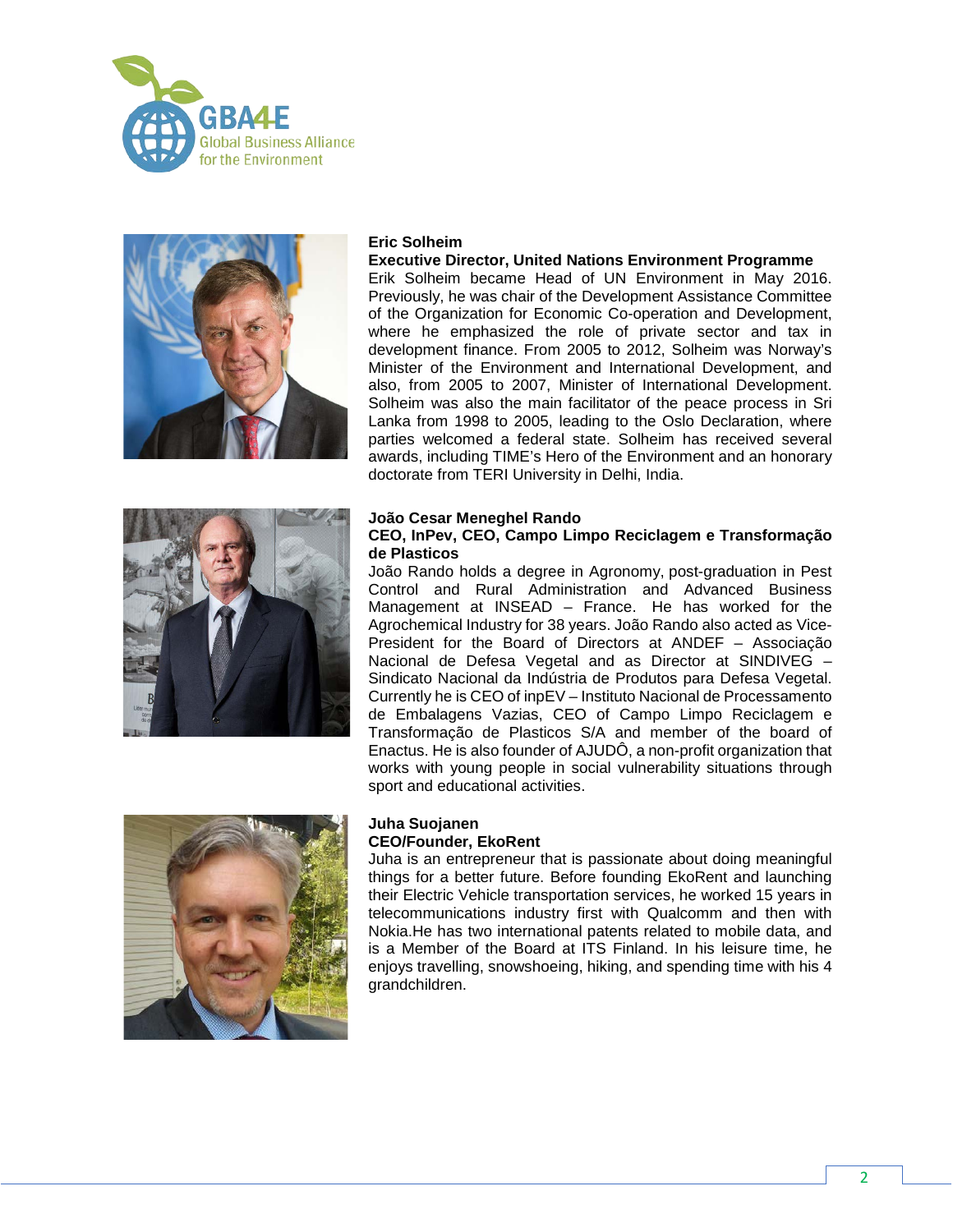



## **Lucy Muchoki**

**CEO, Pan African Agribusiness and Agroindustry Consortium** Lucy Muchoki is the Chief Executive Officer of Pan African Agribusiness and Agroindustry Consortium, PanAAC, a Private Sector organization supporting African Agribusiness. Lucy is also the coordinator of Kenya Agribusiness and Agroindustry Alliance, KAAA the national chapter of PanAAC and partner of Kenya National Chambers of Commerce-KNCCI and KEPSA (Kenya Private Sector Alliance). She is a social scientist with a master's degree in strategy and business management. She serves in various advisory councils and steering committees for various Agribusiness leadership organizations both at the regional and global level. Lucy is also an accomplished entrepreneur.



#### **Margaret Munene Co-Founder, Palmhouse Dairies**

Margaret Munene is an entrepreneur, business leader and philanthropist with over 20 years of experience in Kenya's Dairy industry. Margaret Munene is a founding trustee of the Palmhouse Foundation, she is also an active member or Rotary International, and is the Chair of the Board of Trustees of HEART Africa – an organization dedicated to empowering the people of Africa to survive the HIV/AIDS pandemic. In 2011, Margaret received the 'Moran of the Order of the Burning Spear (MBS)' award from the President of Kenya for her service to the community. Margaret holds a Bachelor of Science in Agriculture from the University of Nairobi and a Masters in crop protection from Bath University.



## **Dr. Martin Engelmann**

#### **Director General, International Paint and Printing Ink Council**

Martin Engelmann is the Director General of the German Paint and Printing Ink Industry Association VdL. He is a trained lawyer and previously worked as Director for EU & Governmental Affairs at PlasticsEurope, the European Association of the Plastics Industry, in Brussels. Since that time he is engaged in international activities to reduce pollution. From 2006 to 2011 he worked as Head of office for the Director General of the German Chemical Industry Association **VCI.** 

Martin is married and has two small children. He is attracted by the opportunity to work creatively at the interface between business and politics - at national, European and international level.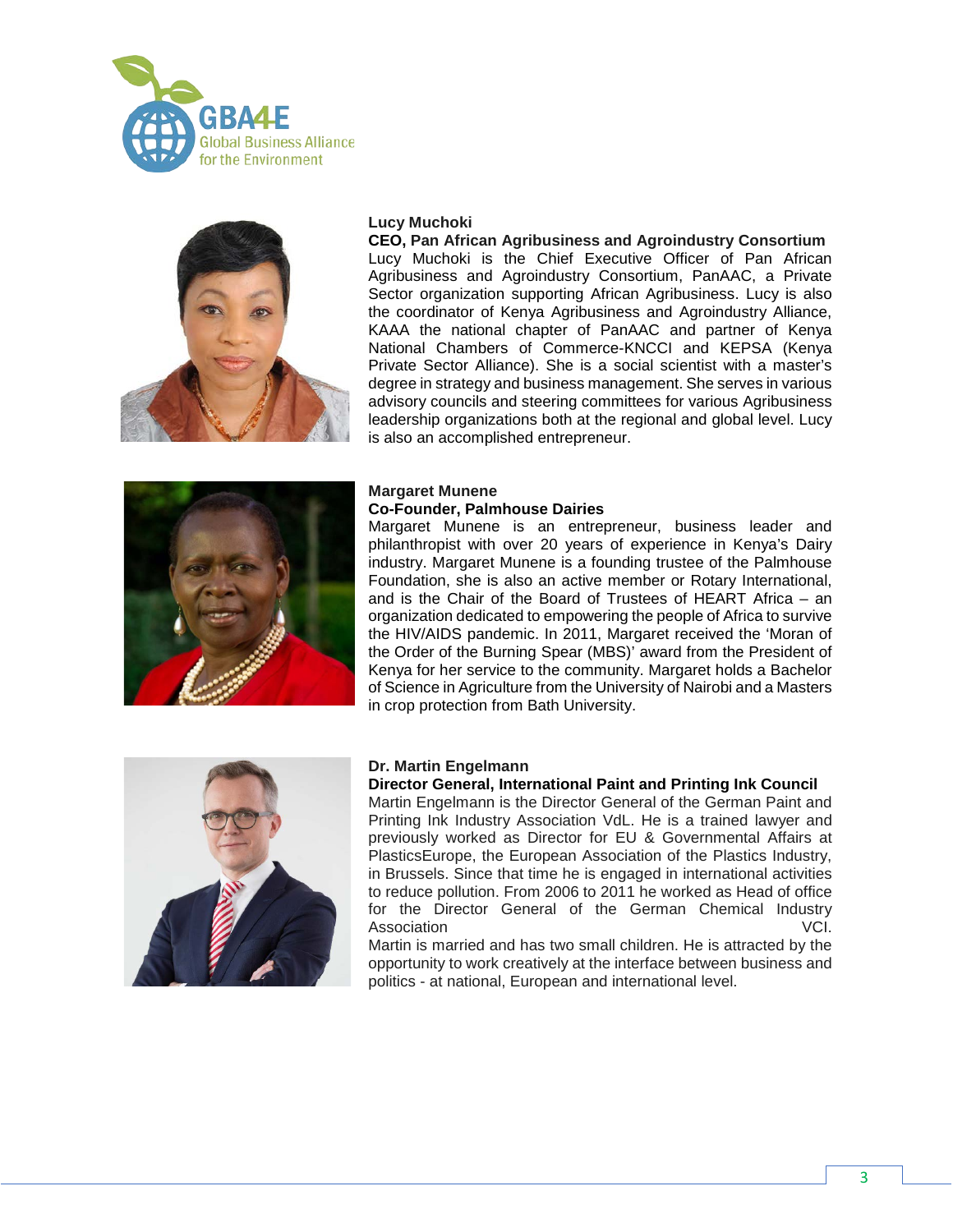



# **Dr. Nikhil Joshi CEO, Sapat Group**

Dr. Nikhil Joshi is a scientist and a serial entrepreneur with numerous innovation-based ventures in the US and India. He is currently the Managing Director of the Sapat Group, a diversified conglomerate with a 120-year legacy and operations in tea, pharmaceuticals and real estate. He is the founder of Lifel.org, a collaborative global platform that brings together scientists and organisational researchers to explore integrated multi-system sustainability between economics, ecosystems and social systems. Dr. Joshi has a Ph.D. from the Medical College of Virginia and is a graduate of the entrepreneurship development program at the MIT Sloan School of Management. He is an avid advocate of sustainable development.



## **Rob Kaplan**

## **Managing Director, Closed Loop Partners**

Rob Kaplan is co-founder and Managing Director of Closed Loop Partners, an innovative platform for impact investing, sustainability, and the circular economy. Prior to joining the Fund, Rob served as Director of Sustainability for Walmart Stores, Inc. where he was responsible for packaging, customer engagement, and integration with the consumables business. Before joining Walmart, he helped lead corporate responsibility and brand strategy for Brown-Forman Corporation, which produces and markets spirit brands. Rob received his MBA from the Haas School where he studied marketing, corporate responsibility, and social entrepreneurship. He lives in Brooklyn with his wife and two children.



## **Dr. Steven A Flynn Senior Associate, IPIECA**

Steve is a Senior Associate with IPIECA – the global oil and gas industry association for environmental and social issues. His role is to share and promote good practices and knowledge to help the industry improve its performance.

Prior to his 3 years in this role, Steve spent 30 years with the international oil company BP. In his final role as BP's Global Head of Health Safety Security and Environment, Steve was instrumental in BP and industry's global program to capture the learning and transform the company following the Deepwater Horizon incident in the Gulf of Mexico.